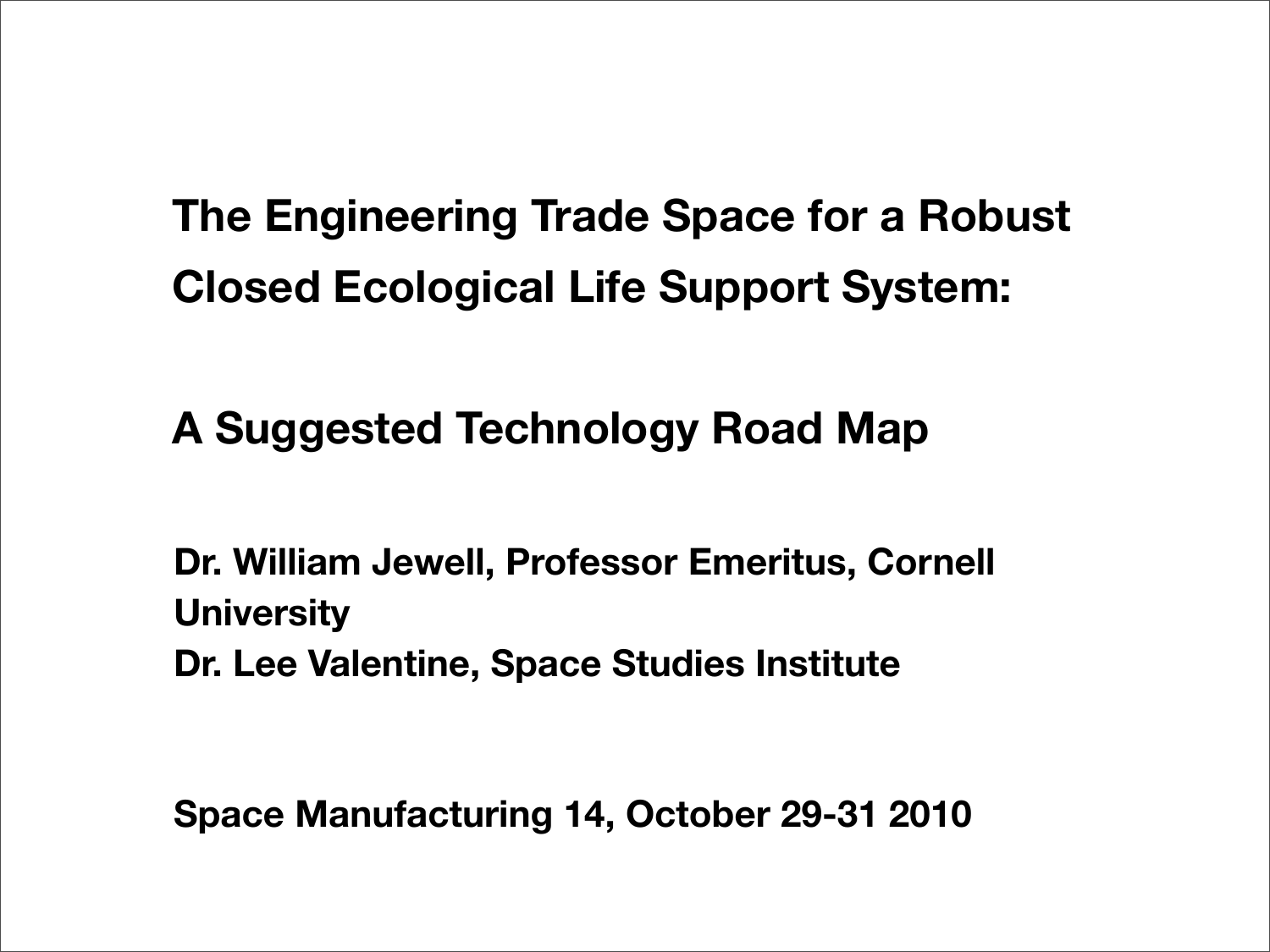## Introduction

**Engineering principles**

**Two closed systems**

**Hard problems**

**Trade space**

**Cornell all biological ECLSS system description**

**Comparison to earlier Boeing/NASA concepts**

**Conclusions**

**Recommendations**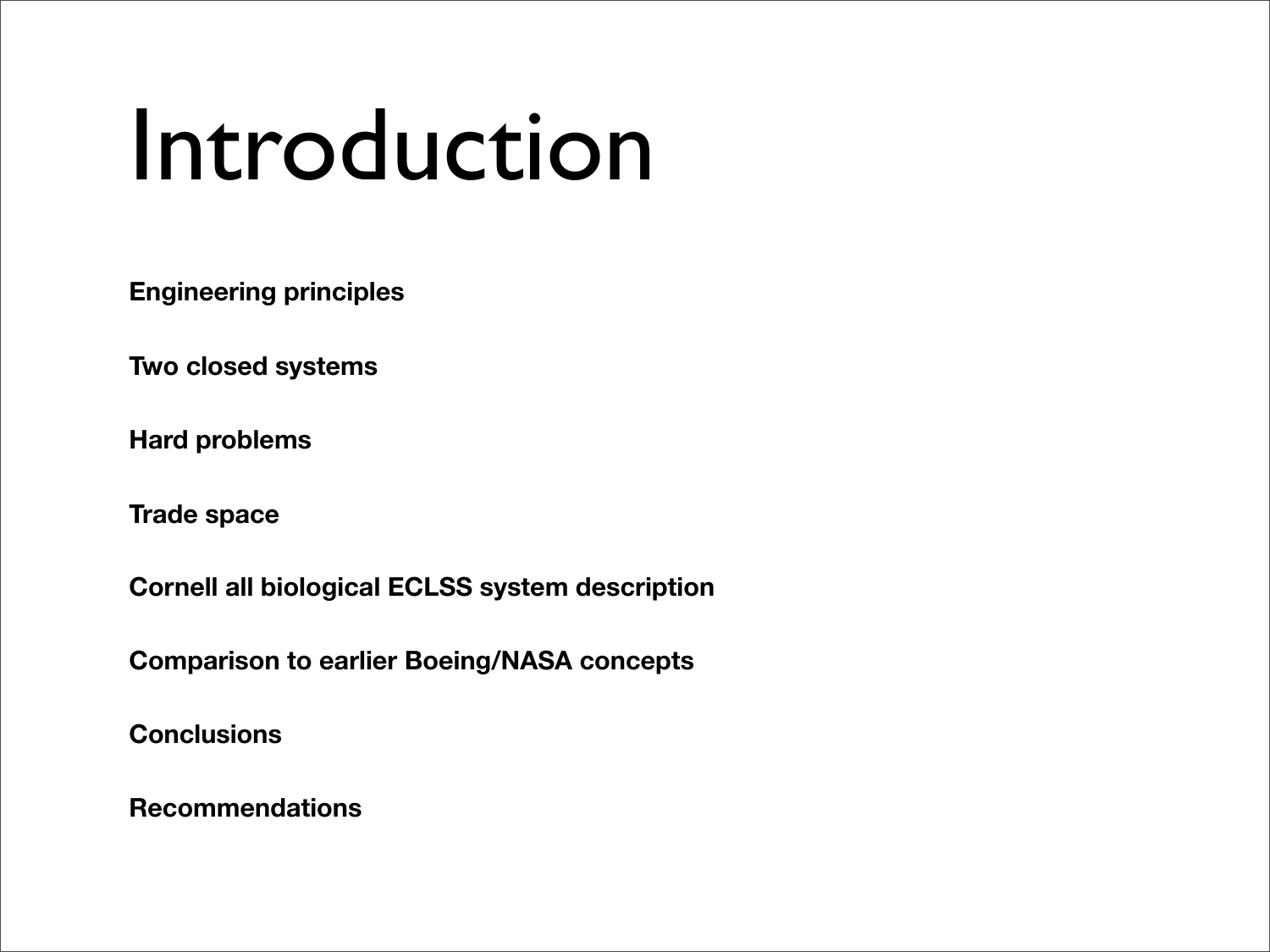# Requirements

- **1. Clean air**
- **2. Clean water**

**3. Nutritious food, at minimum complete nutritional requirements, at best, OPTIMAL requirements**

**4. Waste reprocessing**

**A fully closed system requires plants and efficient solid waste reprocessing. Those are big steps. Biology is helpful here. Organisms are self regulating within fairly wide parameters.**

**Fully closed system appears desirable for any inhabited off Earth structure with design life more than five years.**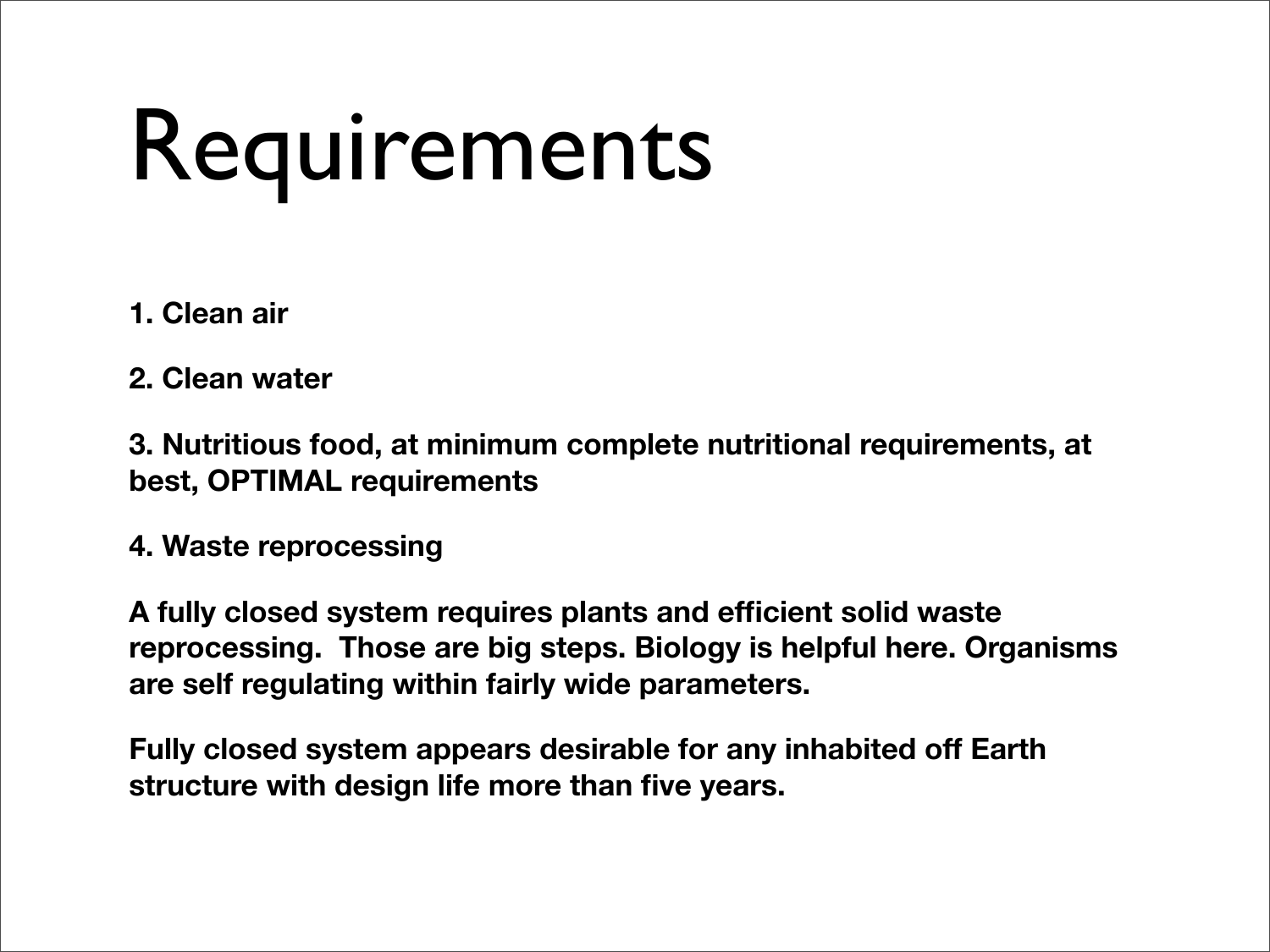### Basic Engineering Principles

**Design as a system for minimum cost.**

**ECLSS is a system of subsystems. Subsystems must be optimized to maximize system performance, NOT to optimize subsystem performance.** 

**Example: It may be possible to grow sufficient wheat in 25 square meters, but that requires unrealistic control over nutrient solution. Furthermore, wheat is not an optimal human nutrient.**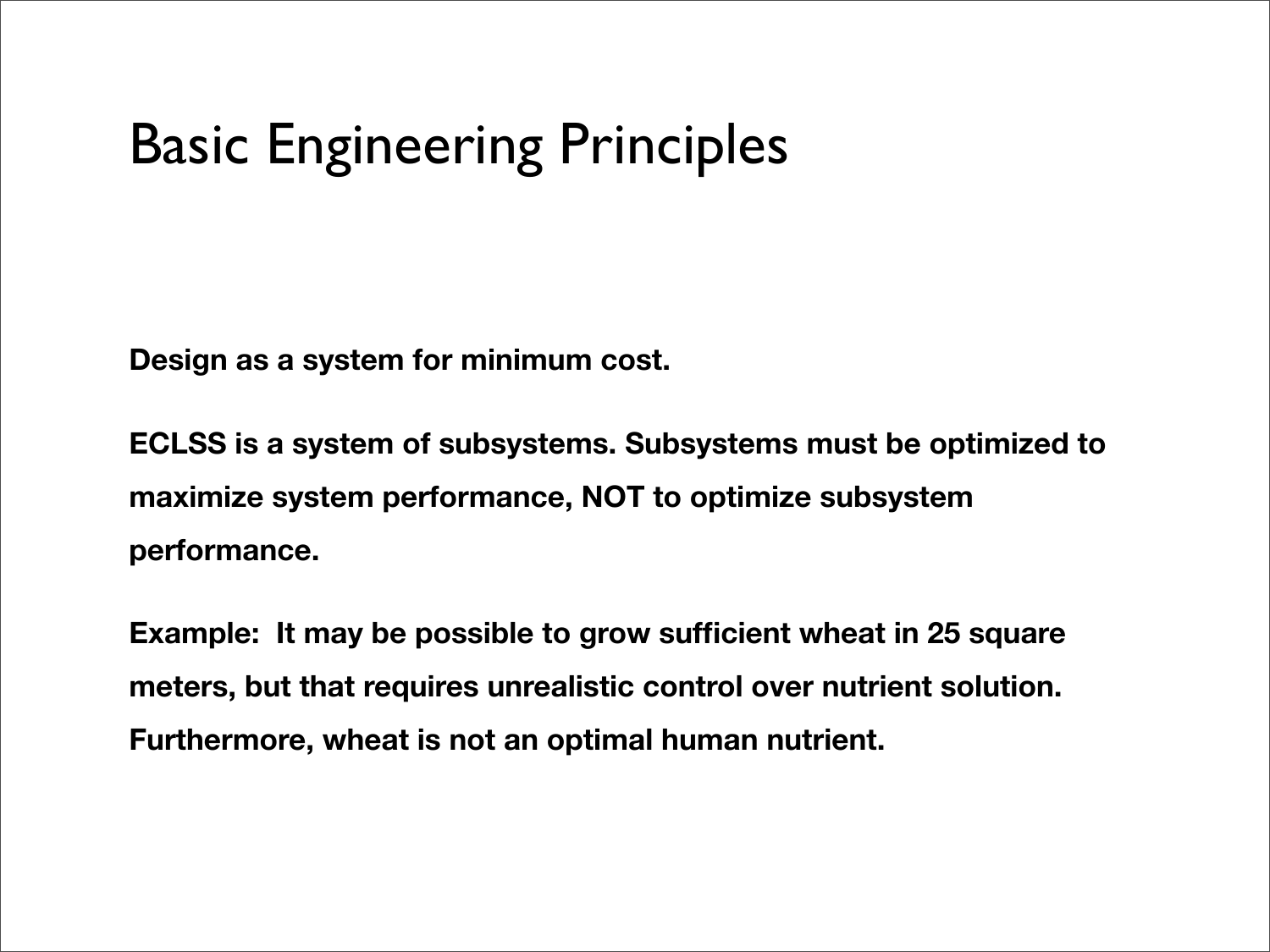

SERVICE GROUP



EMPENNAGE GROUP



**EQUIPMENT GROUP** 



ELECTRICAL GROUP





ARMAMENT GROUP



AERODYNAMICS GROUP

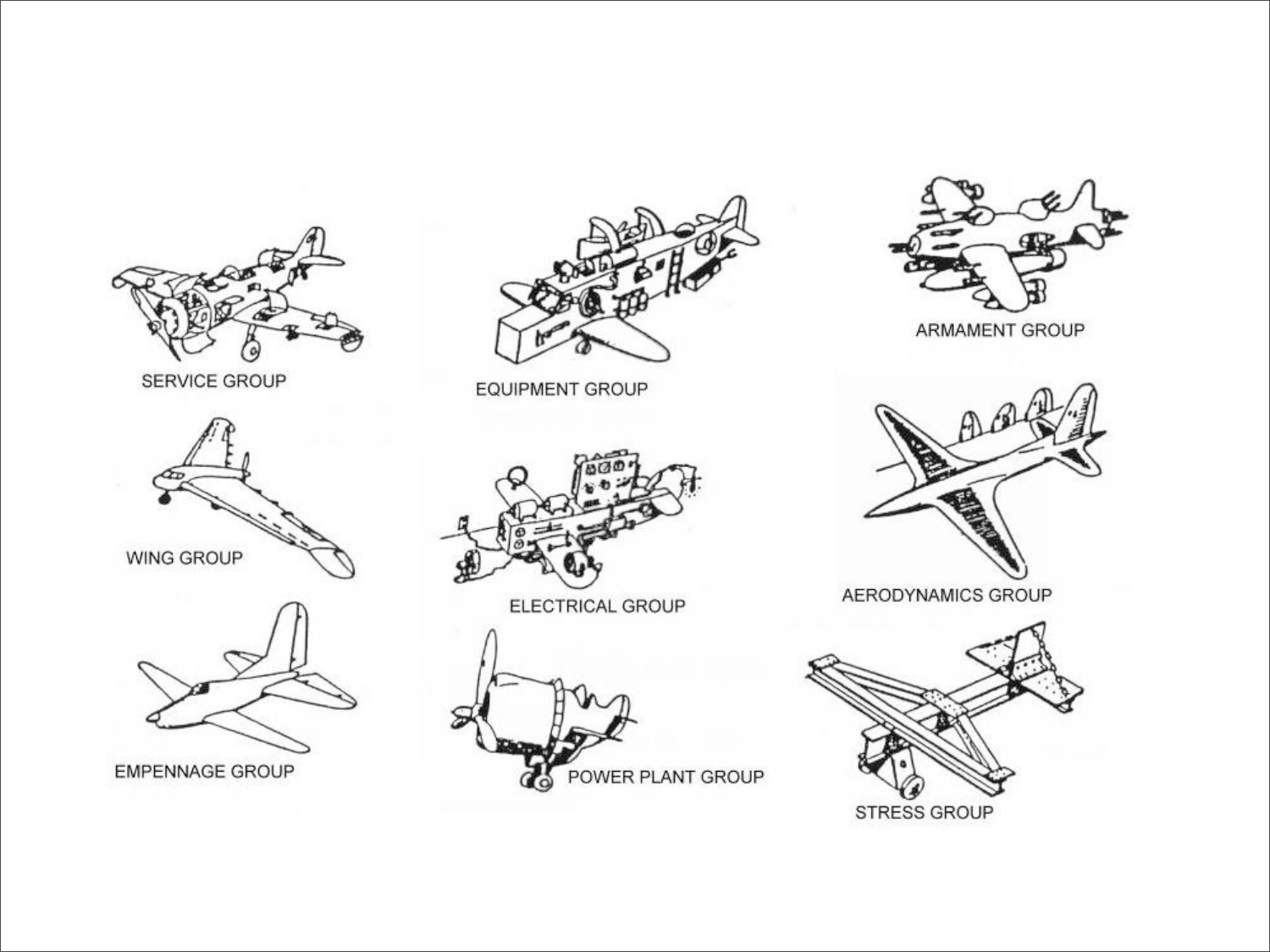### Basic Engineering Principles

**Like any mature engineered system, ECLSS will require iterative development. Time is required for design, test; re design and re test.** 

**The ability to evaluate many design options quickly will allow earliest success.**

**ECLSS must be robust. Redundant systems of different design for functions are desirable. The system needs adequate margin. Margin implies larger atmosphere mass, water cache, food cache.**

**Use COTS solutions where ever possible to minimize cost and maximize reliability. Ideally, most of manufactured mass could come from Home Depot.**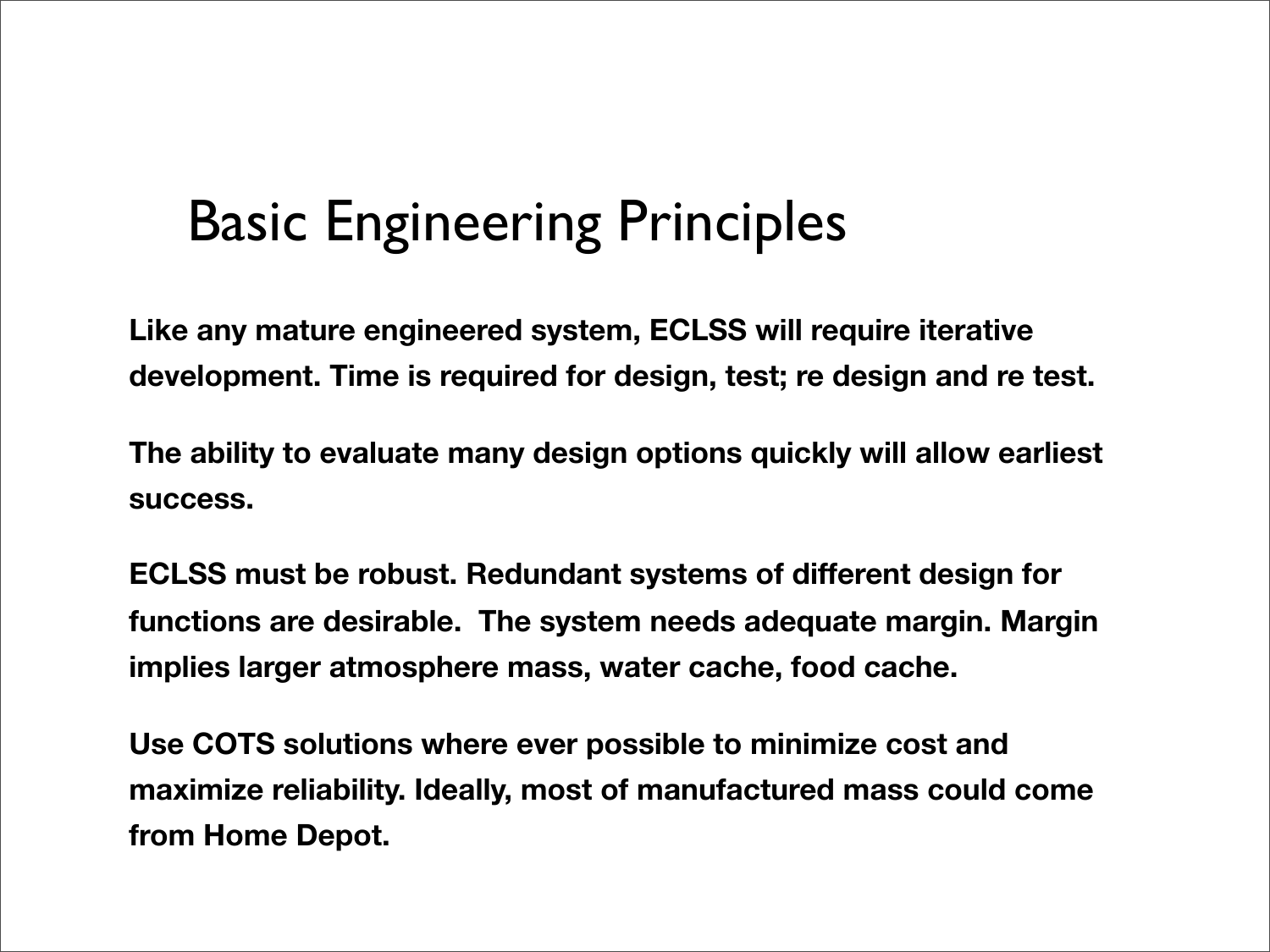### Gravity, natural or artificial, is highly desirable

**Allows use of COTS pumps to circulate water, air circulation by convection, easy separation of liquid and gas phases, less need to filter air for particulates.**

**Full time solar illumination is highly desirable. Minimizes electrical power requirement for plant growth.** 

**Therefore, choose settlement location carefully. Free space colonies are a big win compared to planetary surfaces.**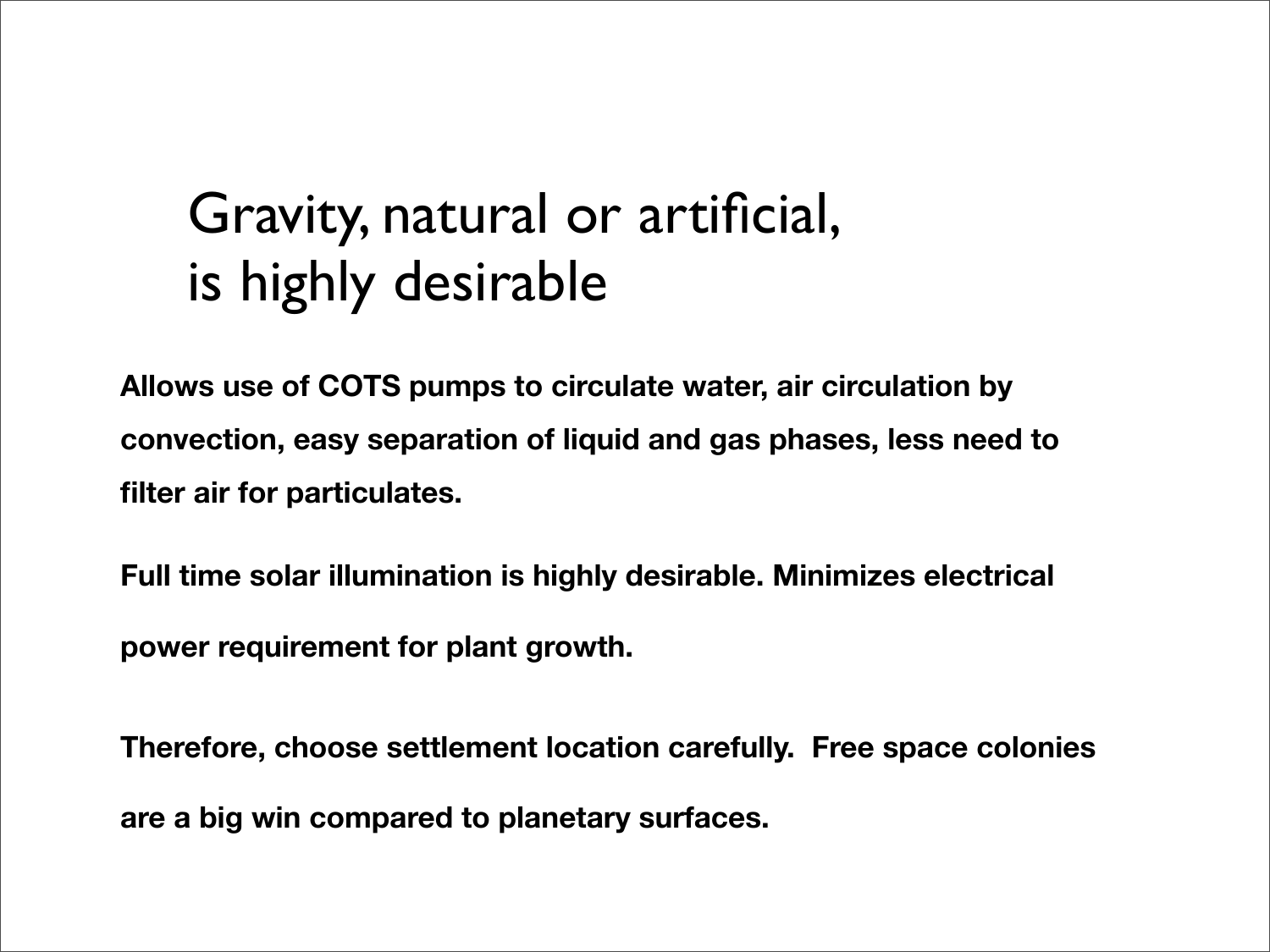#### Closed Systems are Easy. A Natural Example is Earth



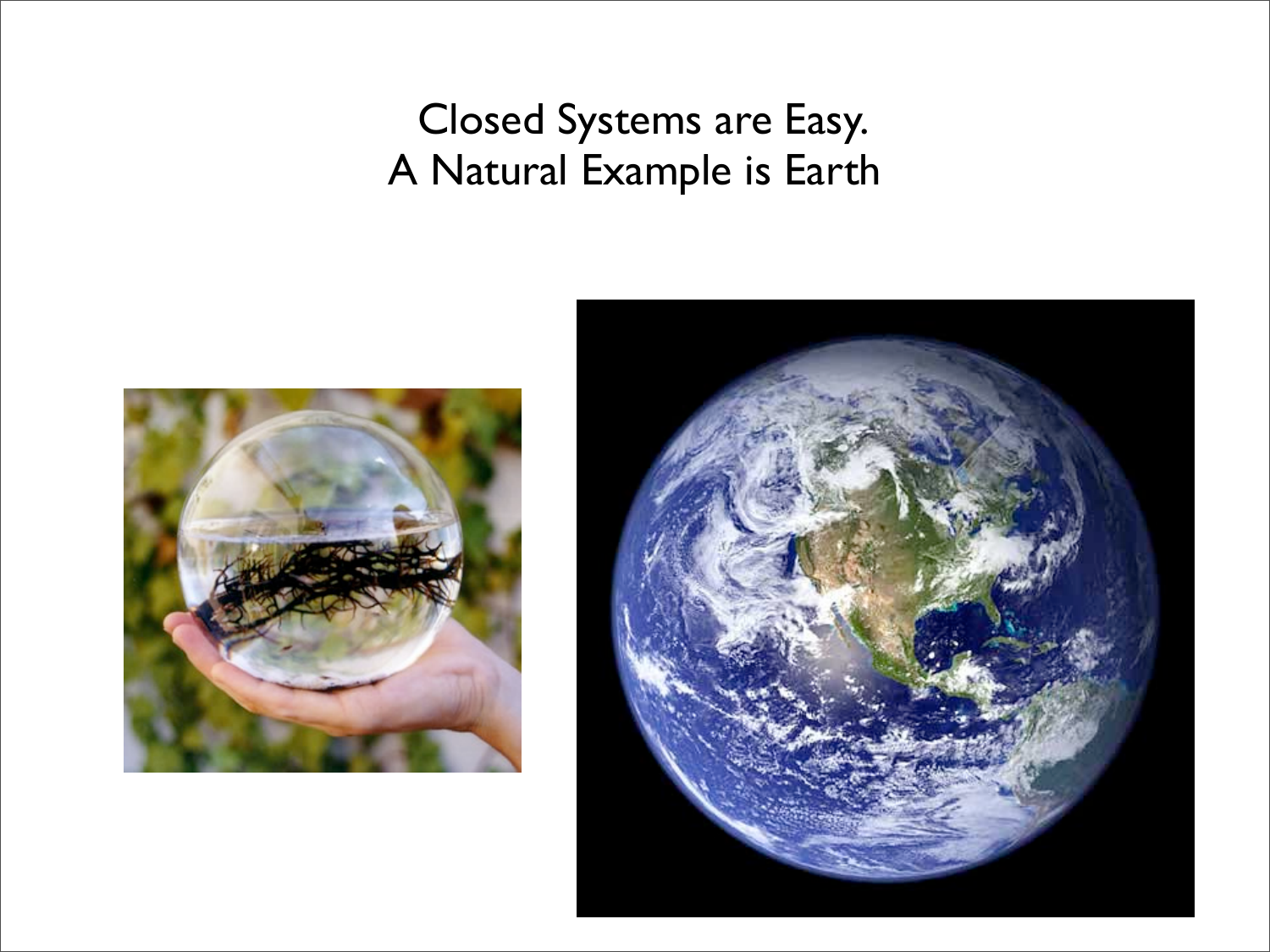#### Closed Systems are Easy but Inefficient

**They are both energetically and materially inefficient. Ecosphere and Earth both have high light flux and largely microbial waste reprocessing.** 

| Earth human life support before agriculture and<br>modern industry: |                        | Earth human life support after modern agriculture and<br>industry: |
|---------------------------------------------------------------------|------------------------|--------------------------------------------------------------------|
| Air mass/ person                                                    | 1,000 million tons     | Air mass/person 1 million tons                                     |
| Water/person                                                        | 200,000 million tons   | 200 million tons<br>Water/person                                   |
| <b>Biomass/person</b>                                               | 400,000 tons           | 400 tons<br><b>Biomass/person</b>                                  |
| Energy/person                                                       | 30,000 megawatts solar | <b>Energy/person</b><br>30 megawatts solar                         |

**Ecosphere similarly inefficient water mass~ 1 million times shrimp mass, energy several watts to support few milligrams of shrimp.**

**Our system should have on the order of one ton air, one ton of water, one ton of biomass and 20 kilowatts of power (solar illumination plus electricity) per person.**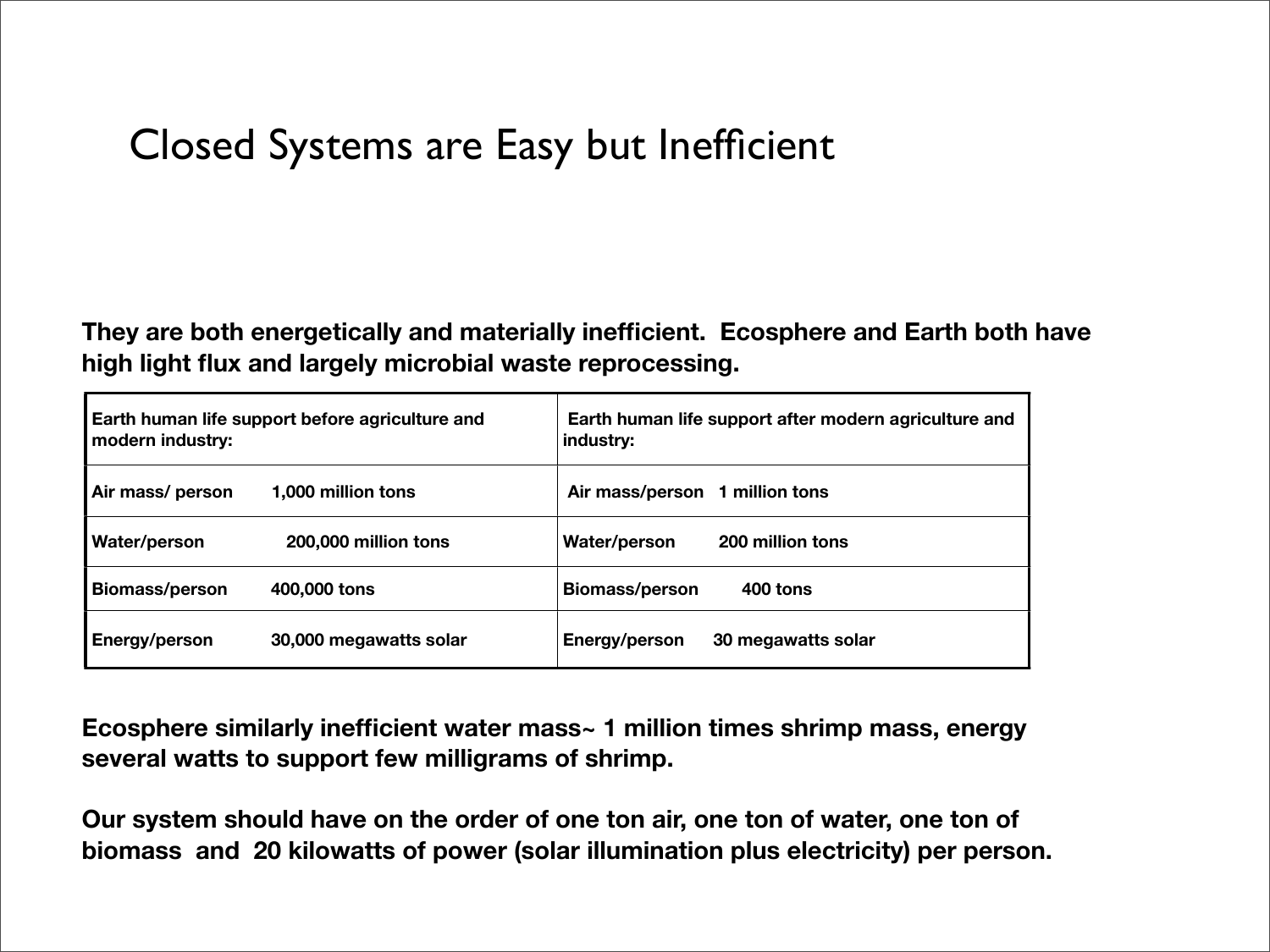### Earth has physical systems that aid in ECLSS requirements

**Nitrogen fixation by lightning ~8%, air cleaning by rain, by photolysis and photo oxidation, water purification by evapotranspiration, and soil and rock filtration; release of deadlocked nutrients by fire.**

**It appears we will need similar processes in a largely biologic ECLSS. Among processes in terrestrial practice are ozone water purification, nitrogen fixation via Haber Bosch process (~40% of total), supercritical water oxidation, gravel and sand filtration in water systems.**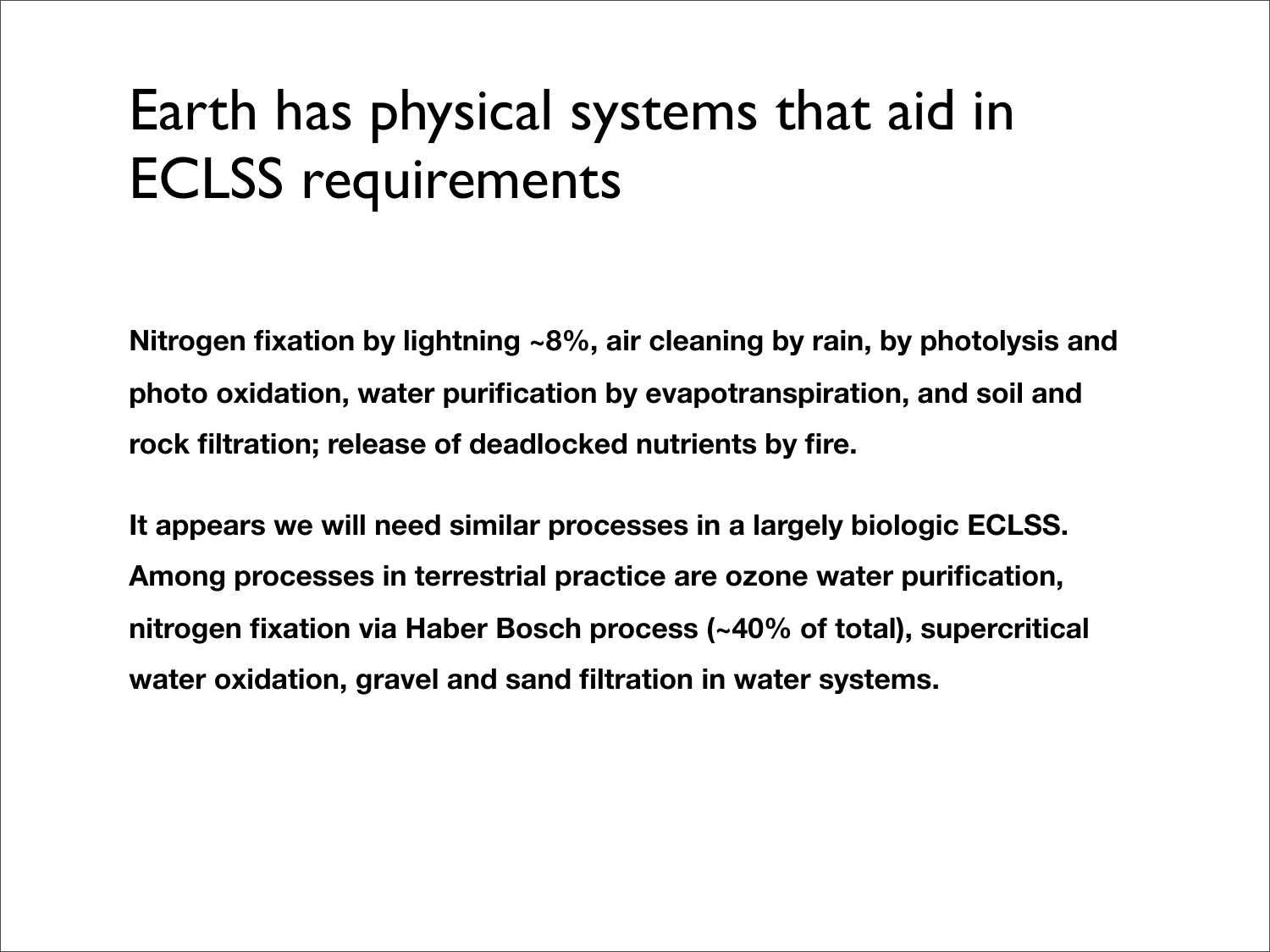#### Every technical development has at least one hardest problem

**For ECLSS, the hard problem is regenerating nutrients from sewage and crop waste.**

**For a typical diet, crop waste is twice the mass of plant consumed. Given the expense to produce this waste, you would like to extract as much value from the waste stream as possible. Remember plant solar energy conversion efficiency is ~2% (up to~8% in low light conditions) and all introduced energy requires radiator to dispose of it.**

**The value is food energy and fixed nitrogen. The nitrogen cycle is the critical part of the ECLSS recycling problem.**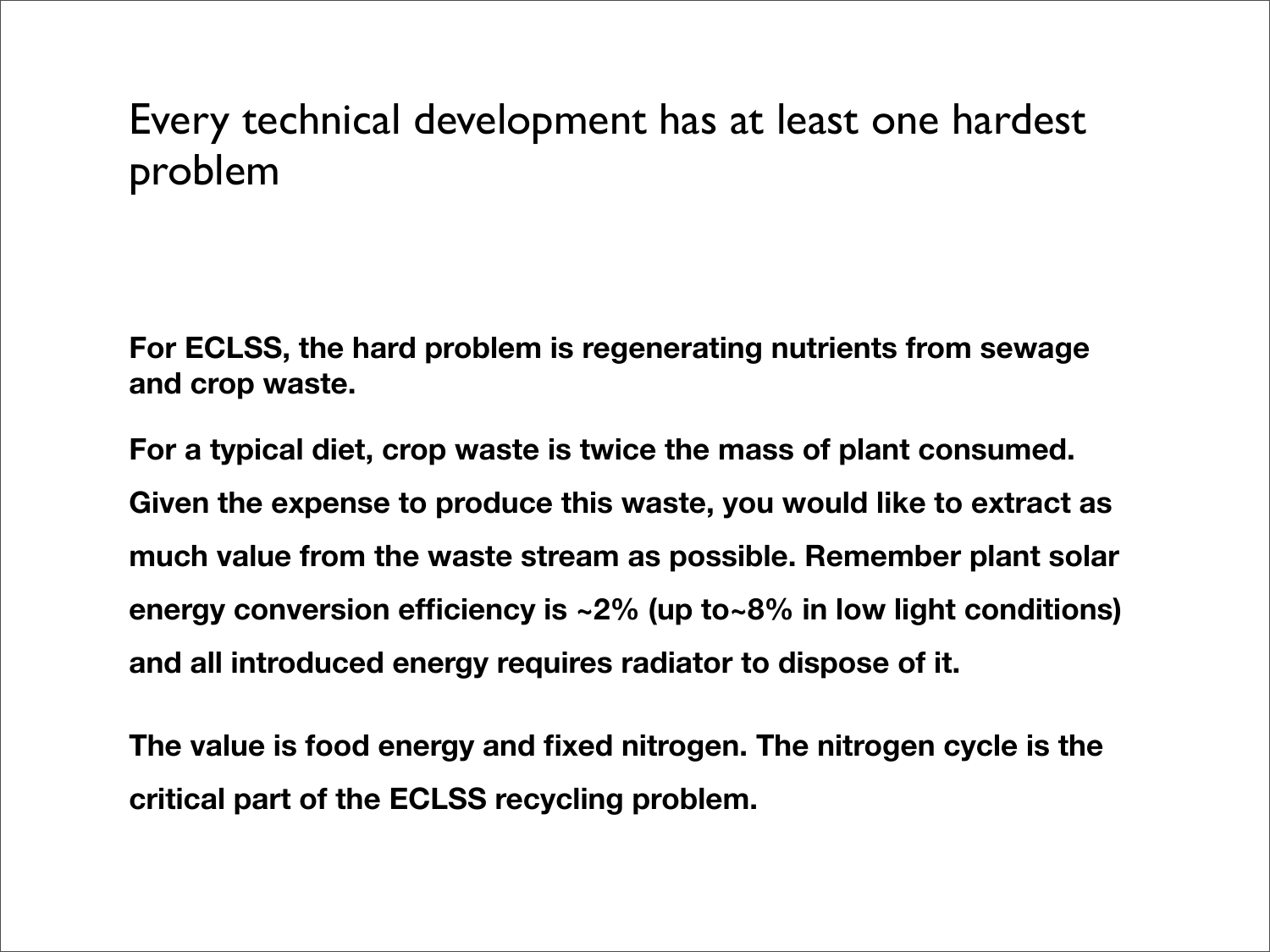### Proposed All Biological ECLSS

**Clean air: primary problem is CO2 removal; it's automatic since the required plants can fix CO2 at several times human respiratory CO2 delivery. Volatile organics and toxic gases like nitrous oxide may require other solutions.**

**Clean water: also easy, the plants transpire at many times human daily needs. Most water is conditioned for plant use in the system.**

**Nutritious food: quality greatly improved because animals, which recapture energy stored in plant waste, supply high quality protein with large quantity branched chain amino acids.**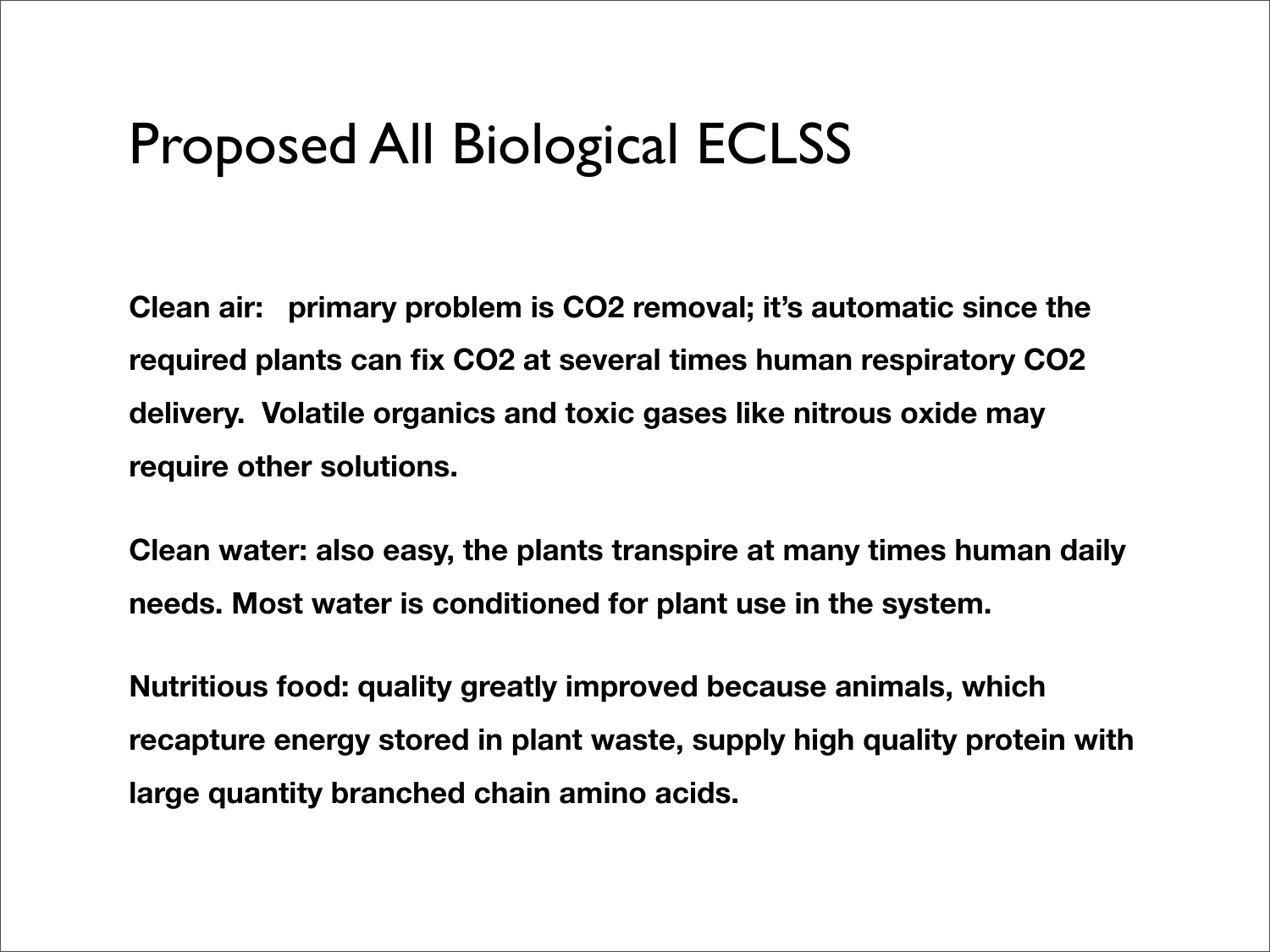### Proposed All Biological ECLSS

**Waste recycling: most waste recycled, remainder is comminuted so that a comminution step is not needed to use physical oxidation processes. Less waste overall because of the recycling, what remains is sludge amenable to Super Critical Water Oxidation**

**The idea is to maximize efficiency of illumination, eliminate high temperature, high pressure processes, therefore minimize need for components to resist corrosion.**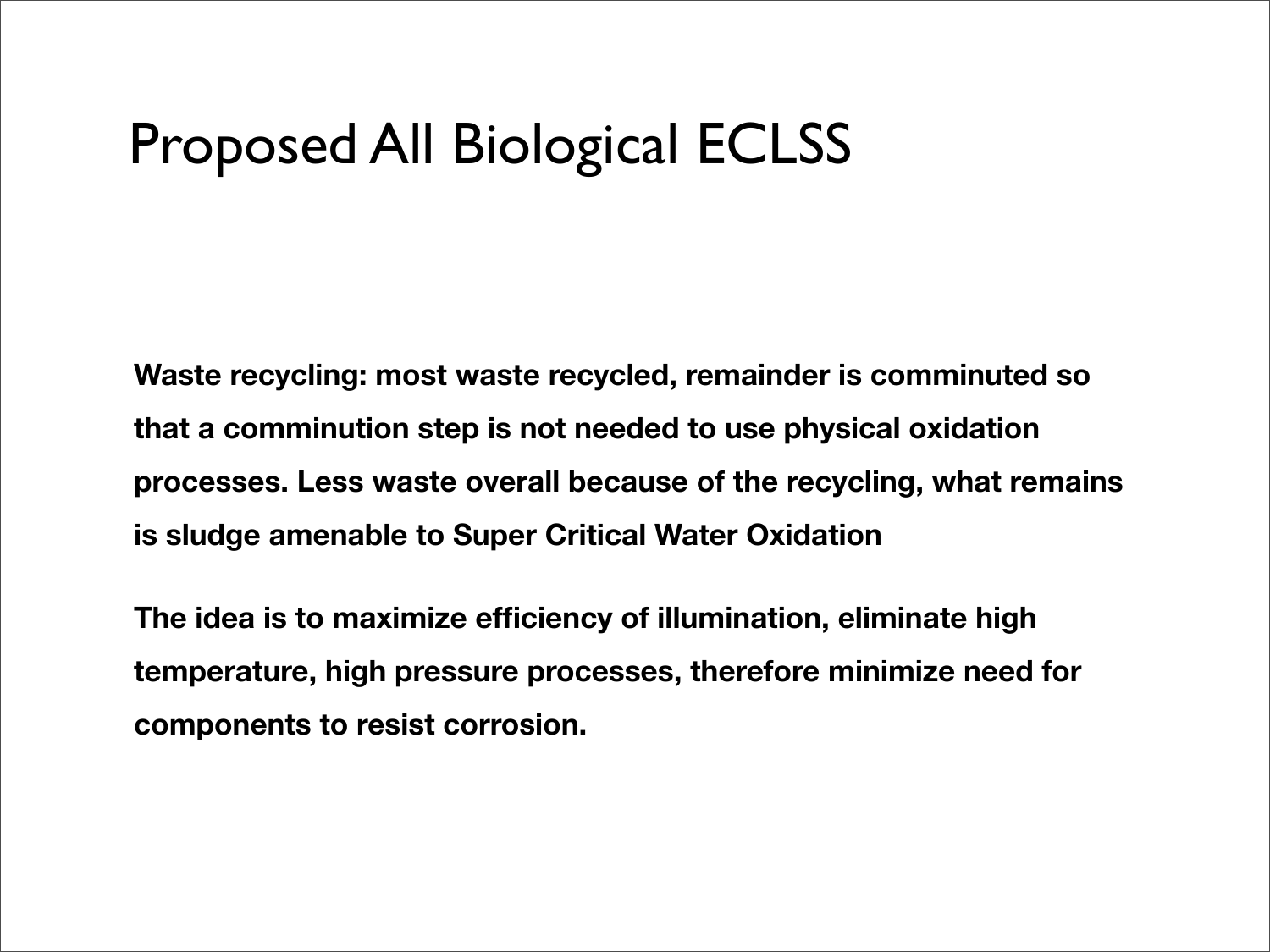# Assumptions

**Gravity or equivalent**

**Illumination from sunlight (infrared and** 

**ultraviolet filtered)**

**3600 calories/day/one person > 1 gram protein/ kg body weight/day**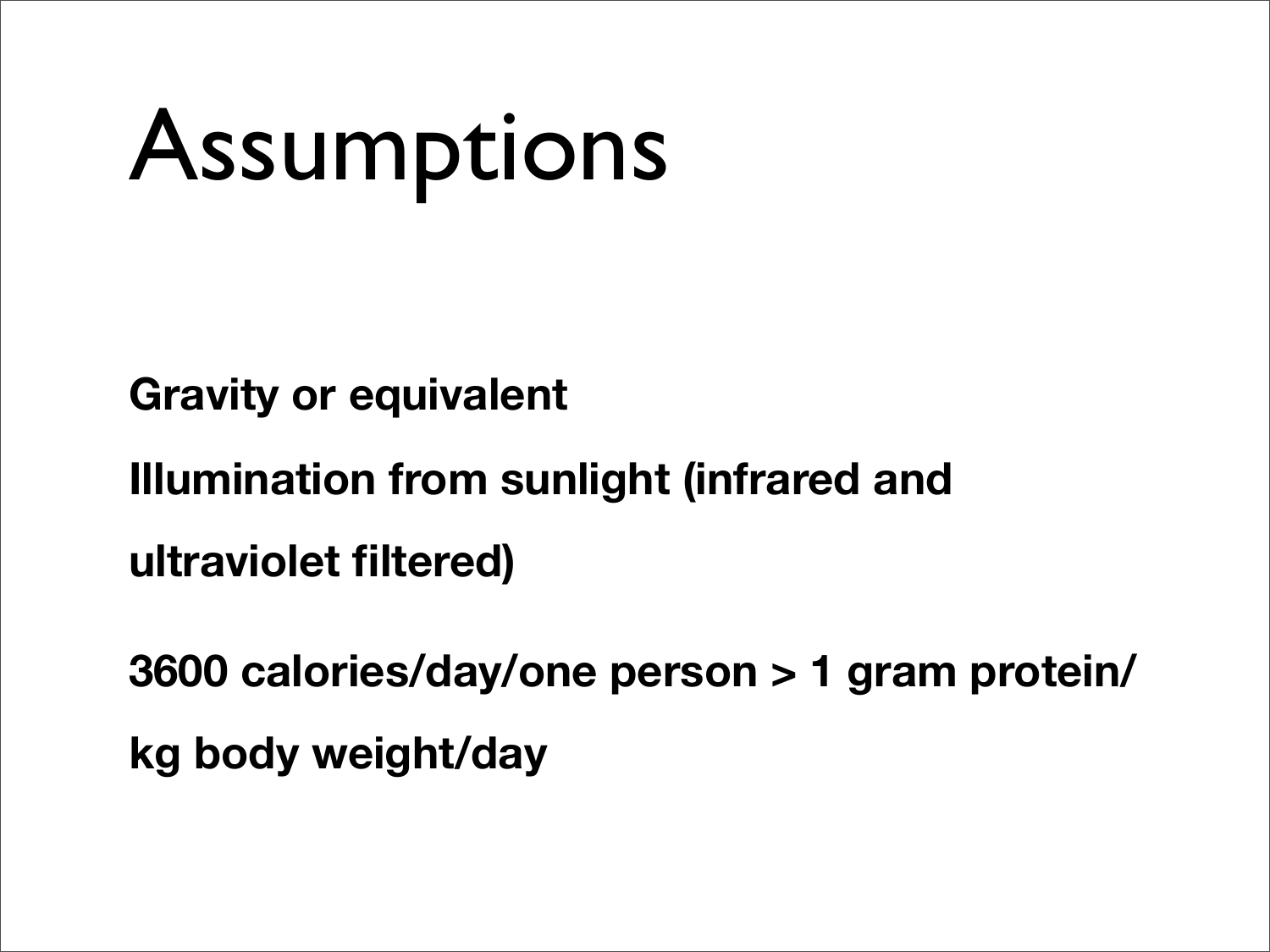# Components of System

**1. Plant bio mass production unit 130 square meters Total production per day~ 4100 g dry bio mass.**

**2. Nitrogen fixation legume growing unit 125 square meters.**

**The most important design limiting factor is the de nitrification rate and need to fix nitrogen gas . 15 g N /person/day requires replacement of fixed nitrogen lost to denitrification plus losses in refractory material.**

**A big trade in the proposed system is biologic fixation versus Haber Bosch synthesis. A requirement for minimum energy favors biologic fixation.**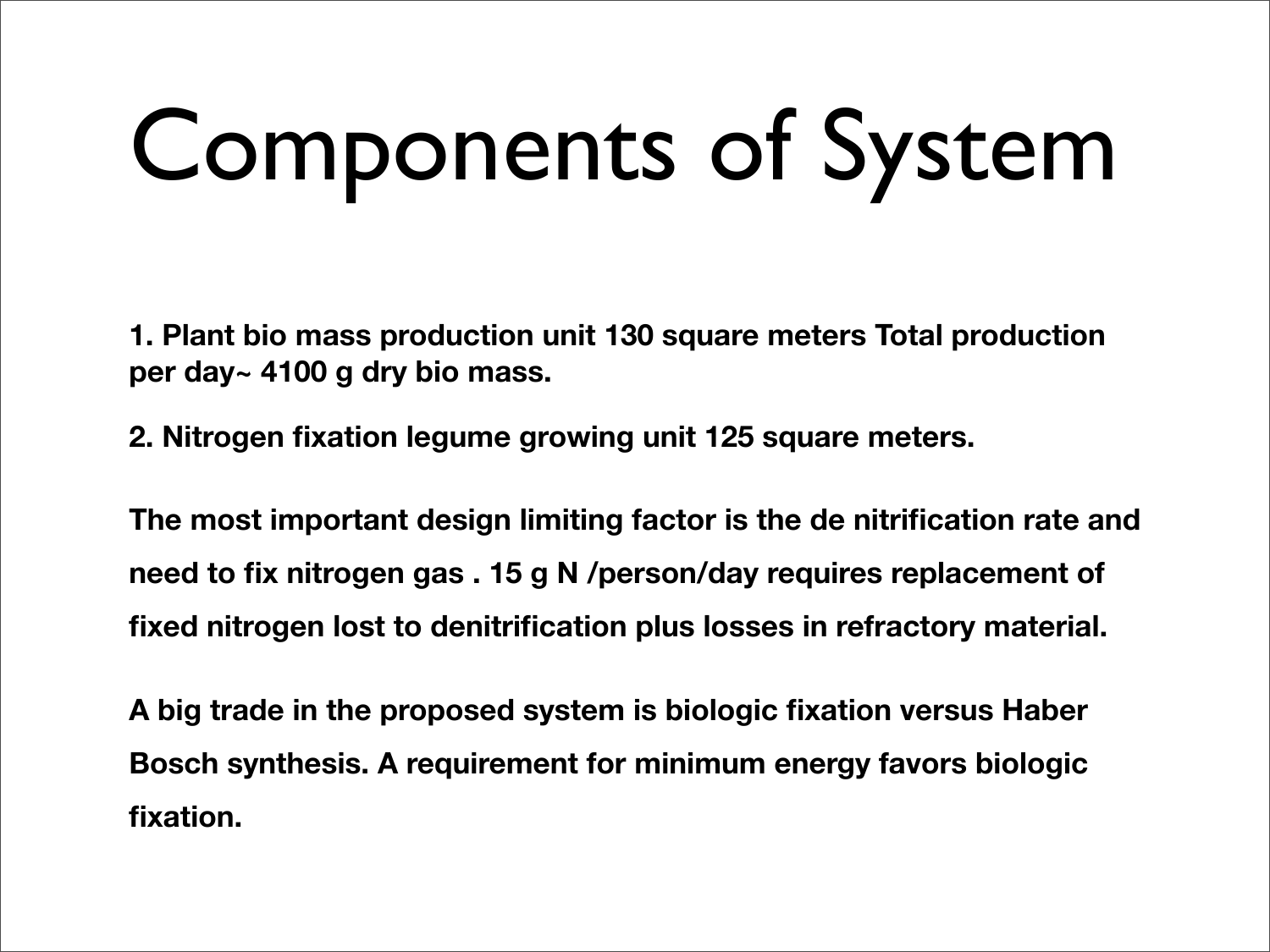### Components of System

**Nutrient Regeneration Units:**

- **3. Aquaculture and water backup system 5 square meters.**
- **4. Vermiculture unit 9 square meters**
- **5. Fungi unit 9 square meters**
- **6. Waste management/bio mass processing area 10 meters squared**

**7. Soil synthesis module ( all refractory material accumulated here). Soil generation to establish broad range of food production systems may allow long term success of closed system.**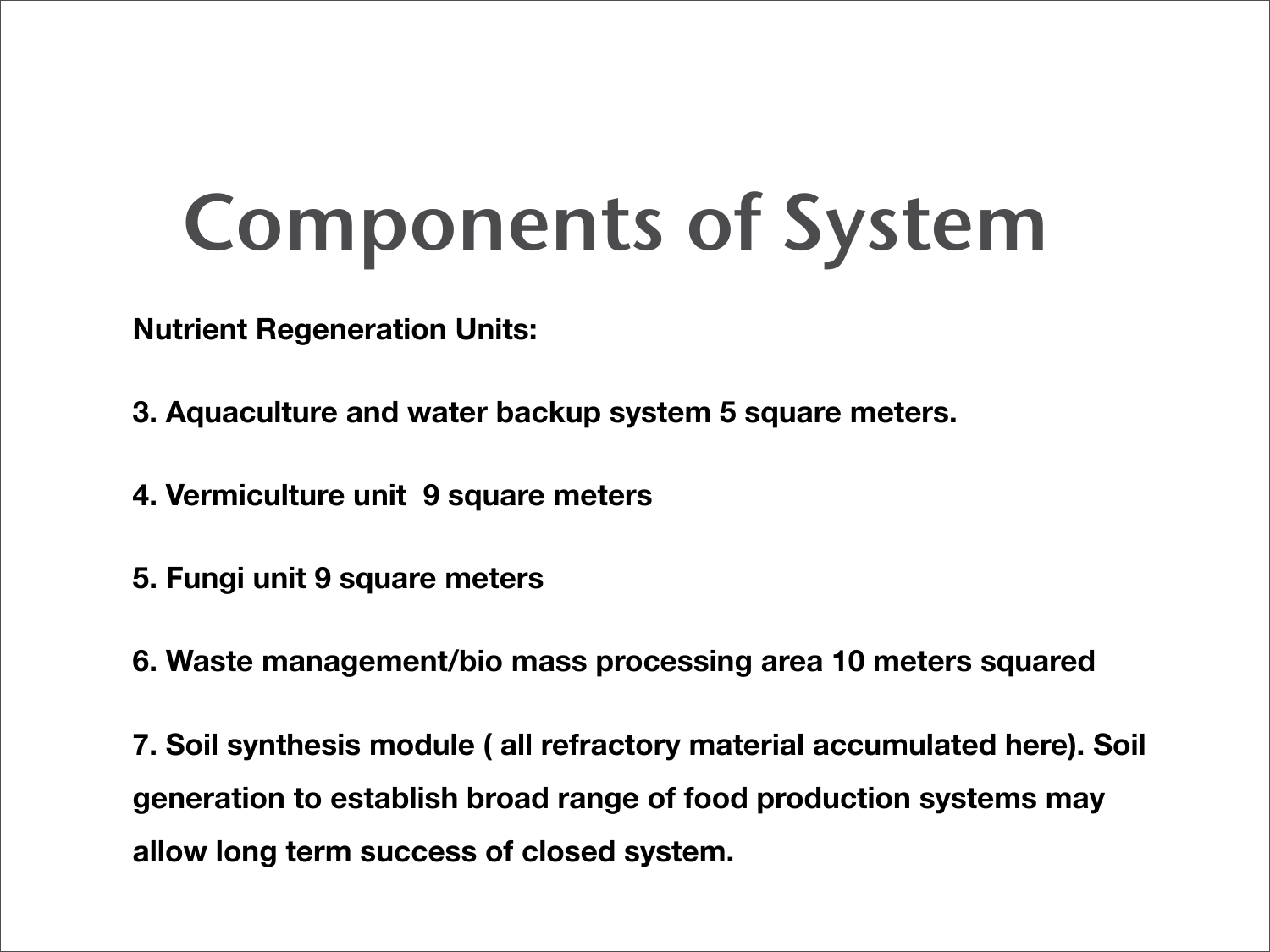

• **Bigelow Sundancer to be orbited in 2014 has sufficient volume to provide a fully closed system for two persons per module, if reconfigured. BA 2100 is even more suitable.**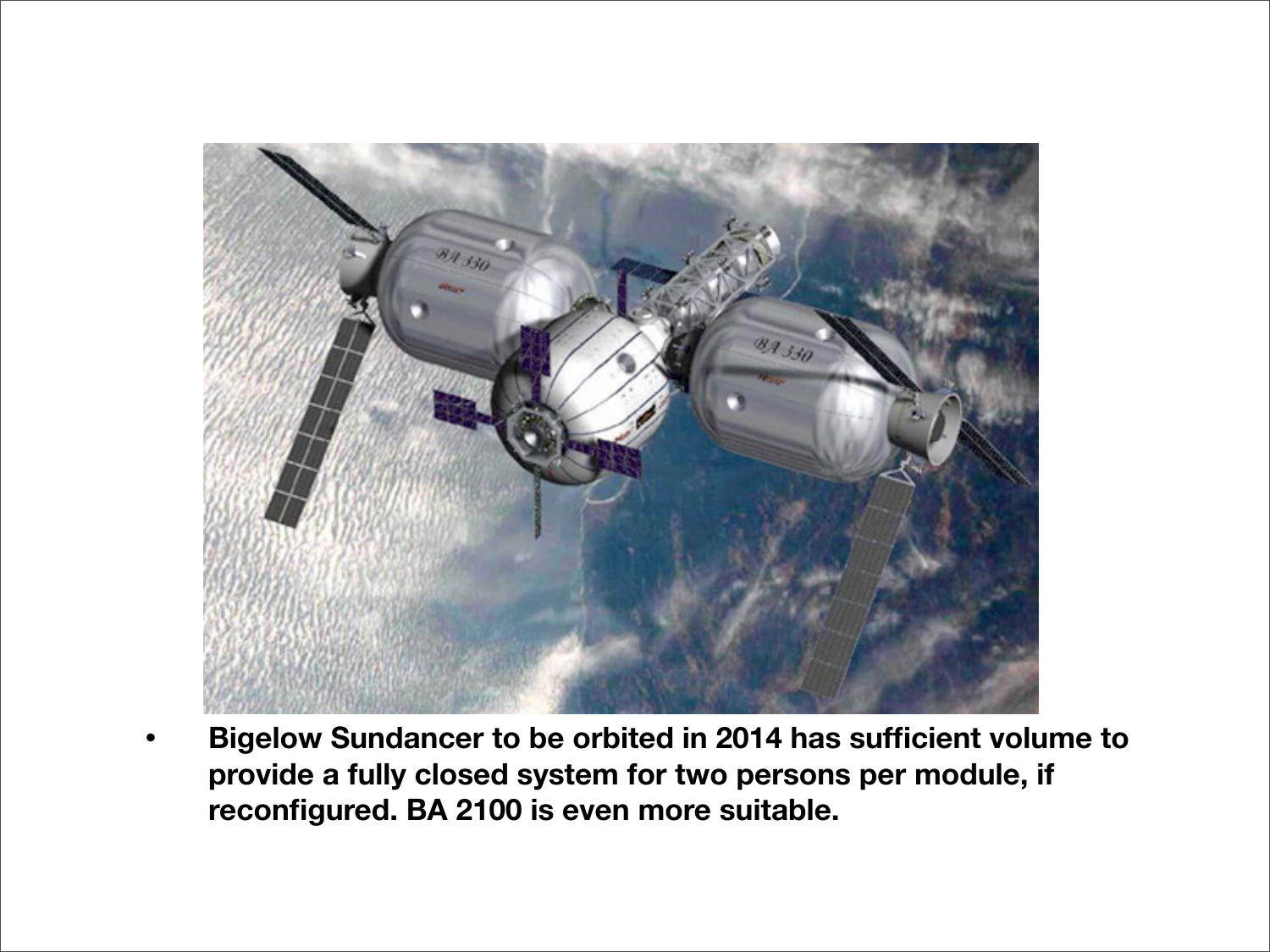#### Differences from earlier concepts

**Waste is not assumed to be converted to its most oxidized form. The focus is on using nutrients in waste to produce high value byproducts.**

**Water cycle focuses on plant requirements since they are much greater than human requirements.**

**Biological design is self designing and self correcting.**

**Attention to optimal nutrition**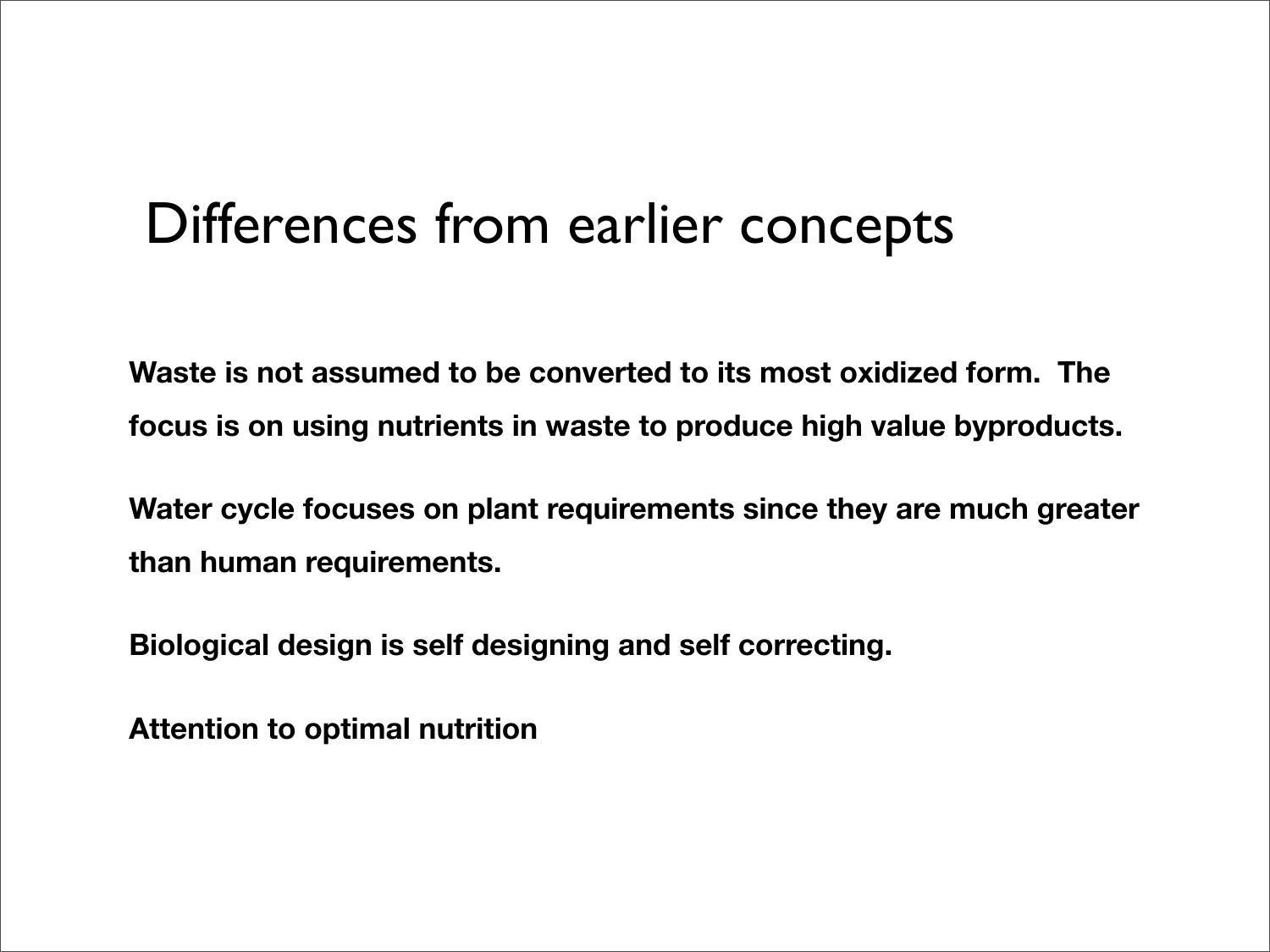### Differences from earlier concepts

**Recycling nitrogen and carbon is the overriding challenge. Focus on deadlocked material. Need to know rates of formation, characteristics and quantities. Can this be converted into a positive? For example, soil generation. 45 meters squared per year to depth of 15 cm.**

**Aquaculture converts the 2/3 of crop waste unusable by humans to high quality protein: ~3 kg dry matter to 1 kg dry weight of fish. In many earlier designs was assumed to be oxidized directly. Aqua culture can also be staged using a mix of species.**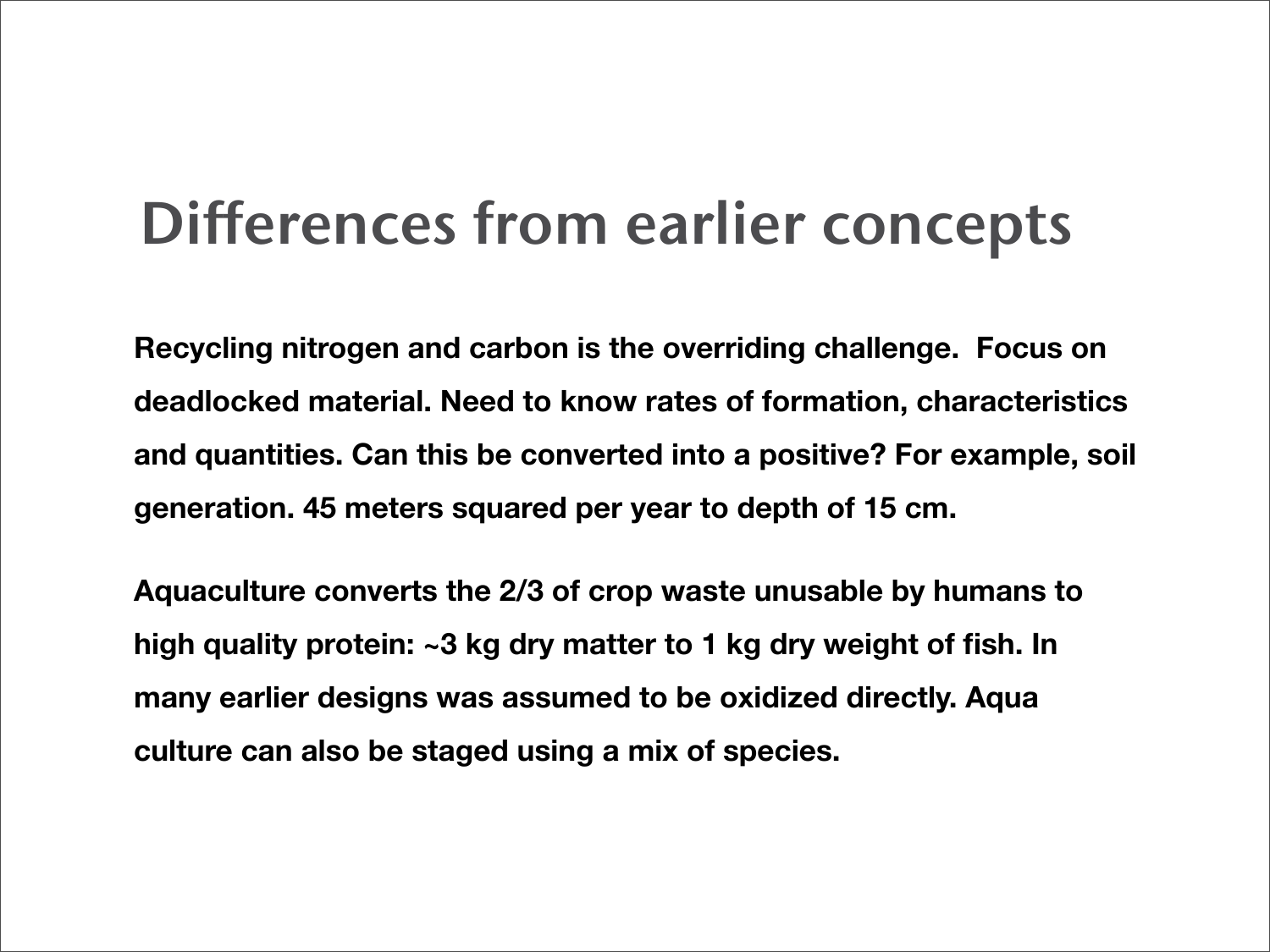### Water requirements and waste water treatment

**Water for food production is several hundred times greater than human requirements.**

**Sustainable water is provided by management of quantity and quality of condensed water. Control of dissolved volatiles is larger problem than sewage purification.**

**Two stage waste water treatment recommended for rapid mobilization of nutrients in human waste. The first stage is anaerobic followed by aerobic polishing. Alternatively waste could be pasteurized and delivered directly to vermiculture or soil synthesis unit.**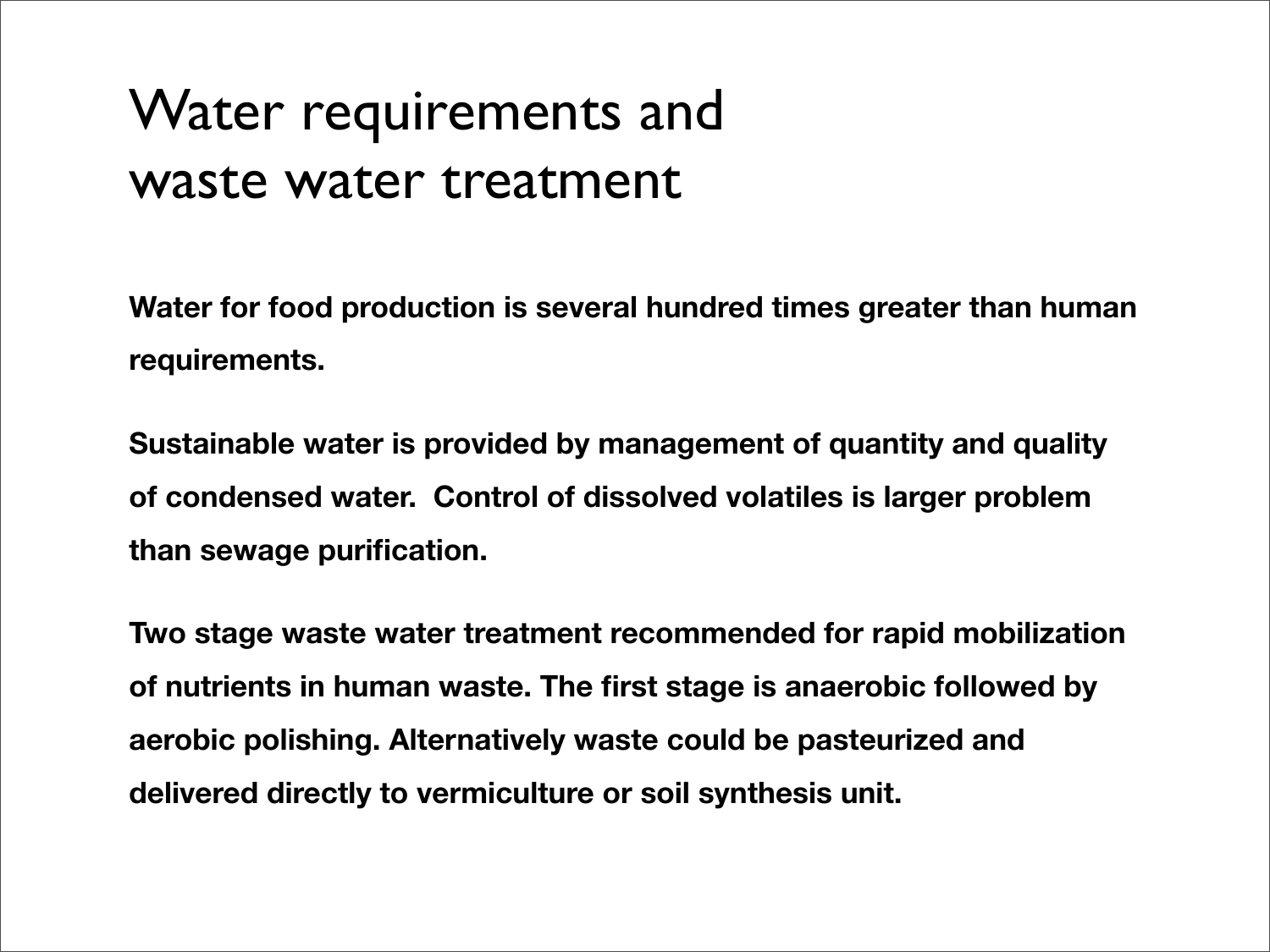### Water requirements and waste water treatment

**Isolation of pathogens, control of intermittently introduced toxins (e.g., antibiotics) and positive control of nutrients are the reasons for human waste processing system.**

**Anaerobic biofilm reactors are rugged and stable. After treatment, waste water transferred to reservoir that feeds hydroponic plant growth units. Estimated nitrogen concentration in treated wastewater is 420 mg/liter.**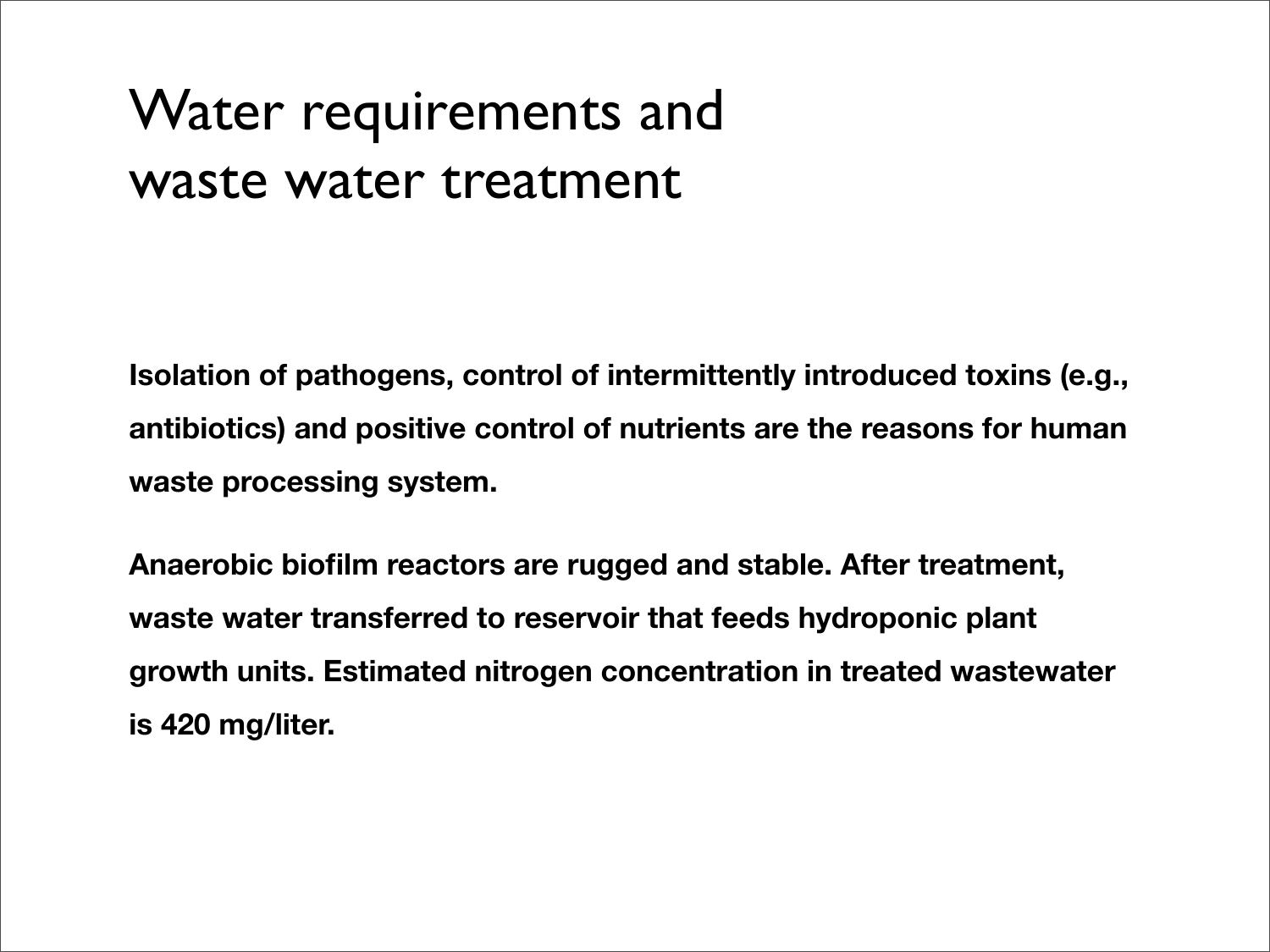**Of plant biomass produced, 20% is human food, 70% is high nitrogen biomass to be fed directly to fish, 10% is low nitrogen delivered to vermiculture unit.** 

**The vermiculture unit then provides 40% of the low nitrogen crop waste as high protein fish food.**

**Note: vermiculture unit provides a redundant high quality protein source and could provide up to 20% of the diet.**

**All human and aquaculture particulate waste goes to vermiculture unit en route to the mushroom unit.**

**The mushroom culture unit produces two liters/ day at 50% moisture of humus like deadlocked material. This may subsequently be oxidized or mixed with regolith to create soil.**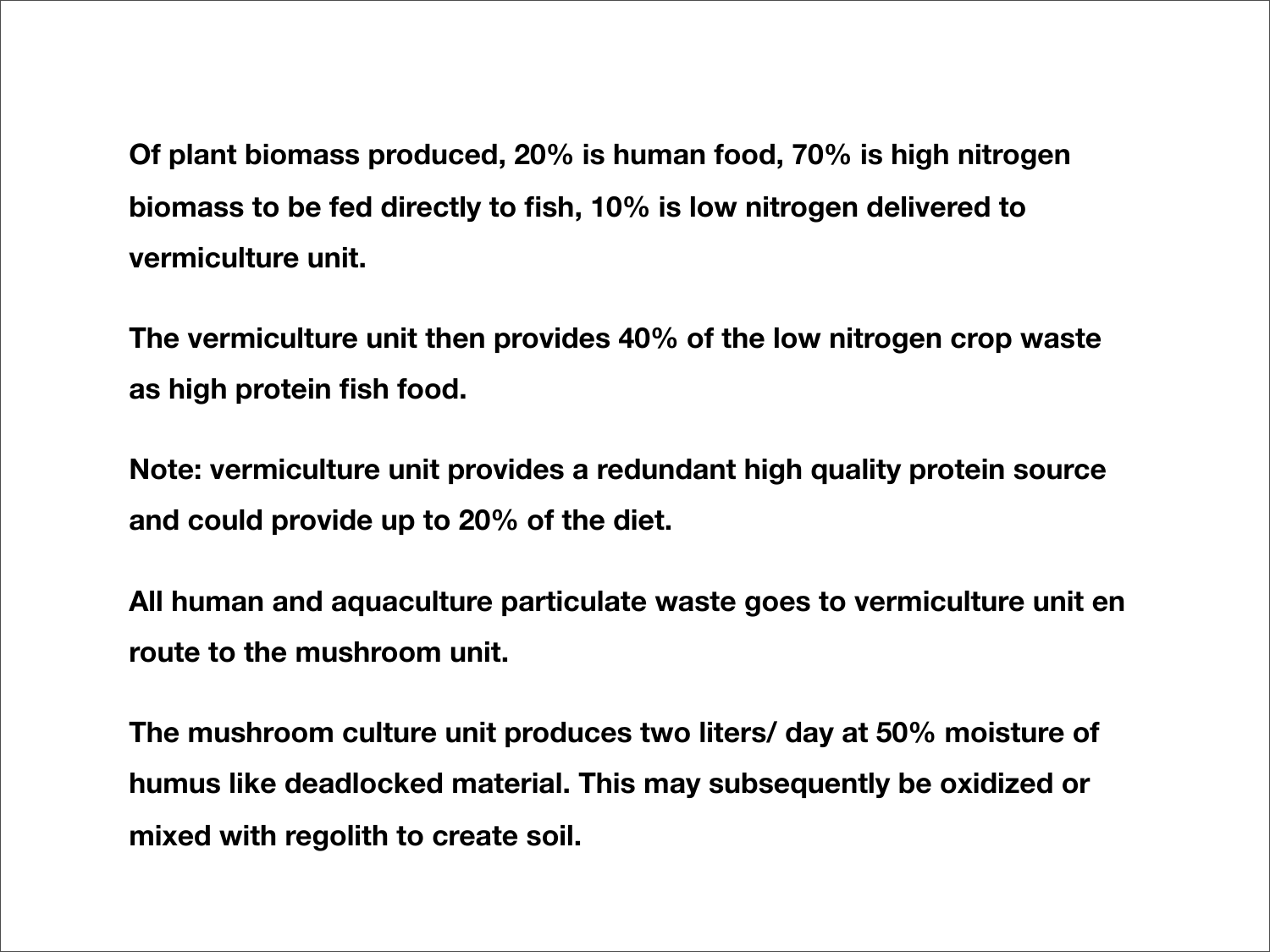### Conclusions

- **• The immediate practical use of ECLSS research is to better understand Earth's systems.**
- **• Long term a successful ECLSS will open the solar system to settlement, as fire and clothing opened the cold regions of Earth.**
- **• A hybrid of biological systems and physicochemical systems appears optimal.**
- **• A non terrestrial source of water, carbon and nitrogen can provide nearly all the mass of the ECLSS and obviates the need for an oxidizing step to recover deadlocked nutrients.**
- **• The mix of suitable animal and plant species is not known.**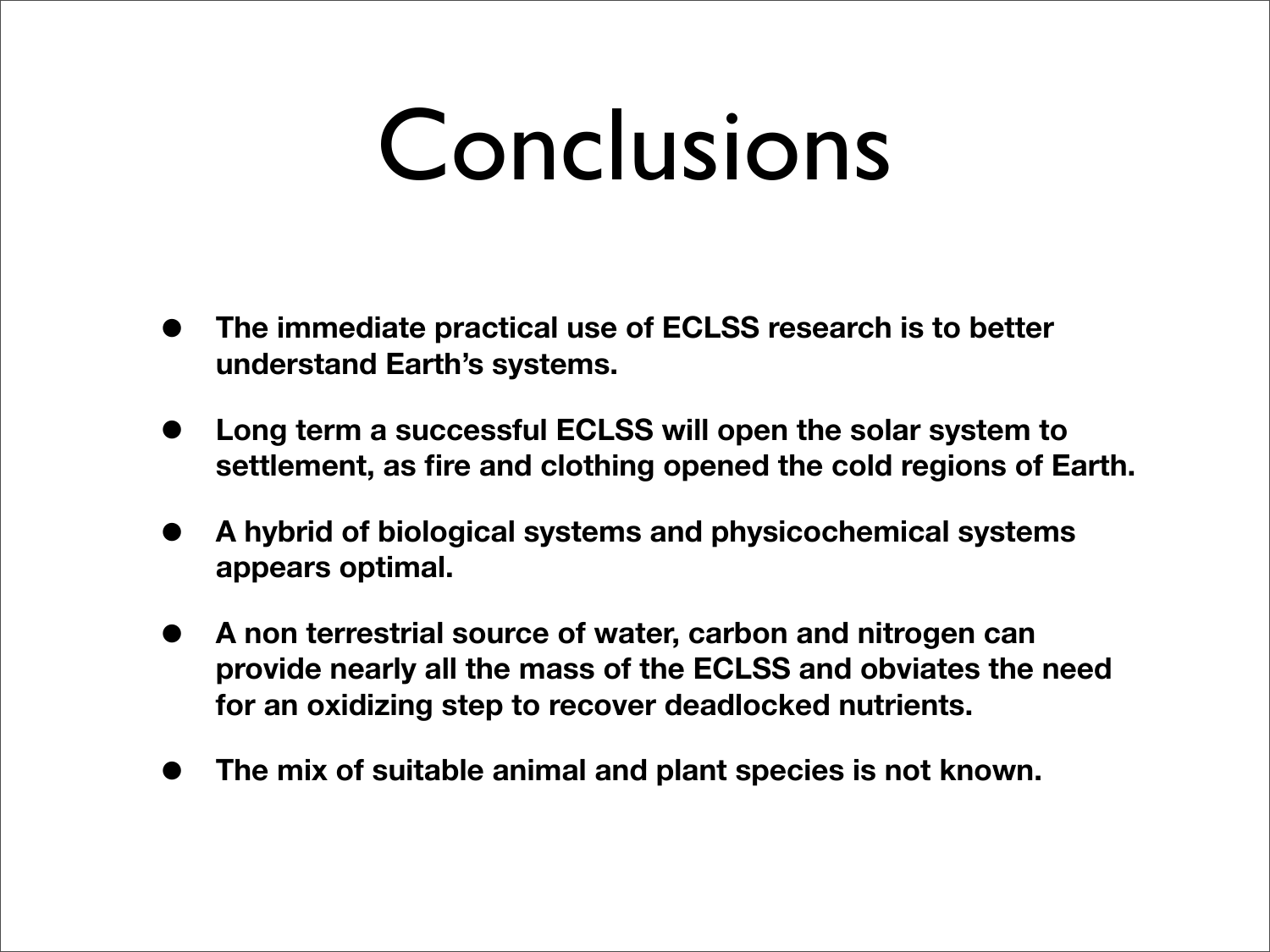## Recommendations

- **• Start soon. Radical improvements in Earth to orbit transportation are coming. An ECLSS will require years to develop.**
- **• Start small. Many investigations can be done with minimal equipment. Atmosphere need not be closed for most of these.**
- **• Illumination quantity and quality need work.**
- **• A small closed atmosphere pilot plant will be needed.**
- **• Preliminary work may be government supported. The pilot plant and full scale development should be commercial.**
- **• Synthetic biology may prove useful. Work on it.**
- **• Find suitable, robust combinations of plants and animals.**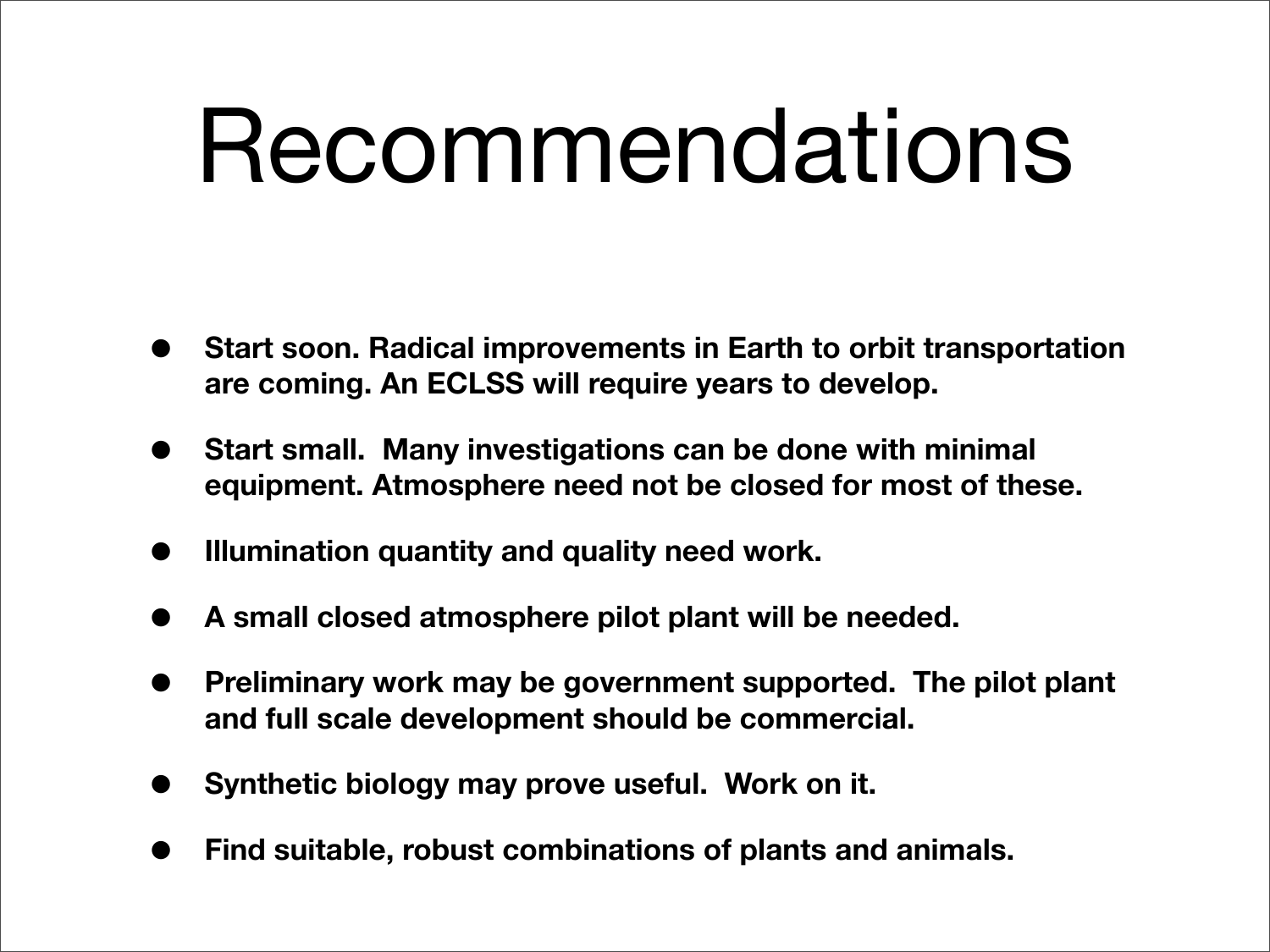## Recommendations

- A super critical water oxidation system for the 2 liters per person day of sludge would be useful,unless make up mass is available.
- A small Haber Bosch unit is also recommended.